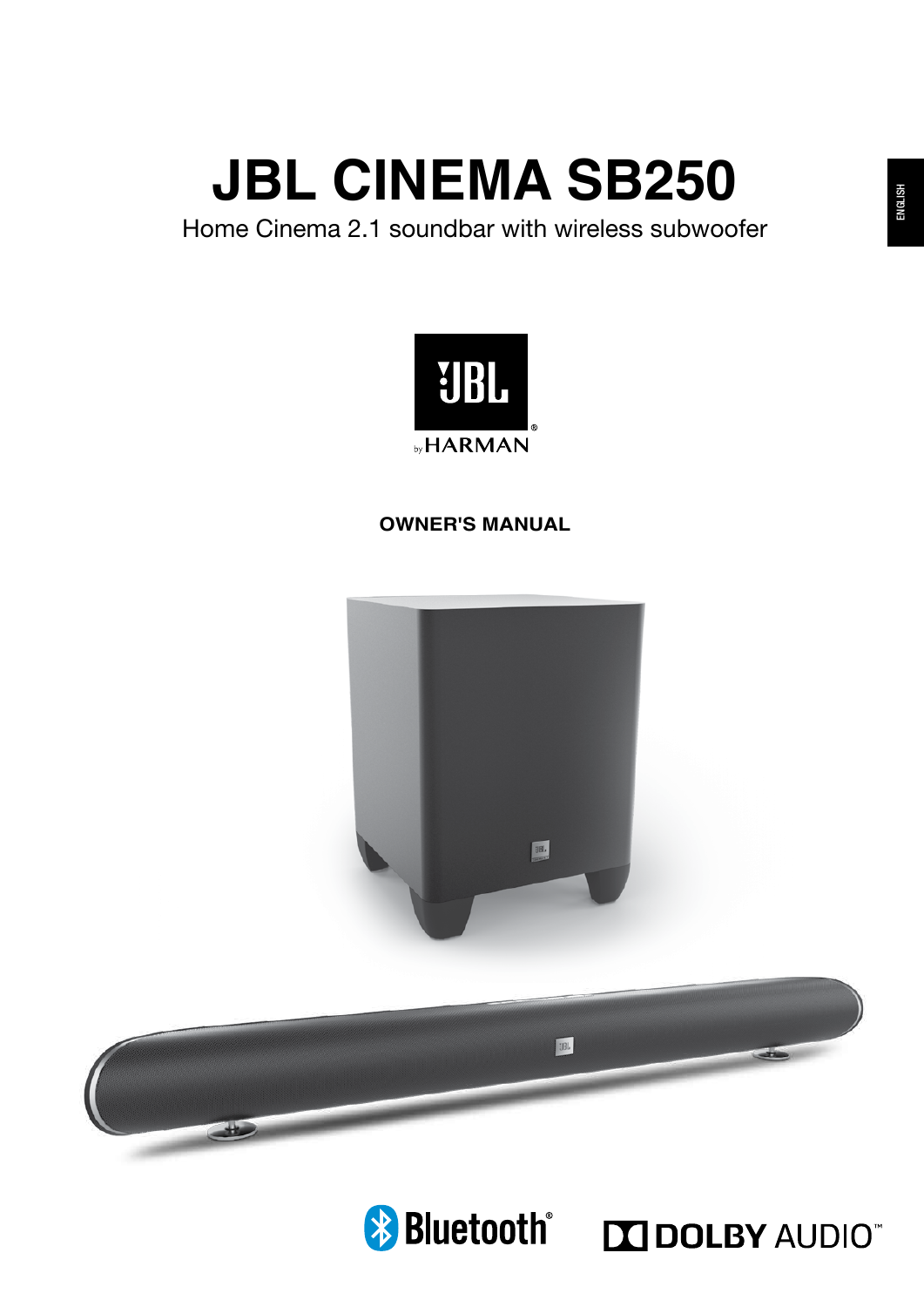## TABLE OF CONTENTS

| <b>INTRODUCTION</b>                                           | 3              |
|---------------------------------------------------------------|----------------|
| <b>ITEMS INCLUDED</b>                                         | 3              |
| JBL CINEMA SB250 TOP PANEL CONTROLS                           | 4              |
| JBL CINEMA SB250 SOUNDBAR REAR PANEL CONTROLS AND CONNECTIONS | $\overline{4}$ |
| JBL CINEMA SB250 SUBWOOFER CONTROLS AND CONNECTIONS           | 5              |
| REMOTE CONTROL FUNCTIONS                                      | 5              |
| PLACING THE JBL CINEMA SB250                                  | 6              |
| <b>OPERATION</b>                                              | $\overline{7}$ |
| TURNING THE JBL CINEMA SB250 ON AND OFF                       | $\overline{7}$ |
| OPERATING THROUGH BLUETOOTH®                                  | $\overline{7}$ |
| ADJUSTING THE SYSTEM VOLUME                                   | 8              |
| SURROUND MODE BUTTON                                          | 8              |
| PROGRAMMING JBL CINEMA SB250 TO RESPOND TO YOUR TV REMOTE     | 8              |
| <b>TROUBLESHOOTING</b>                                        | 9              |
| <b>SPECIFICATIONS</b>                                         | 10             |
|                                                               |                |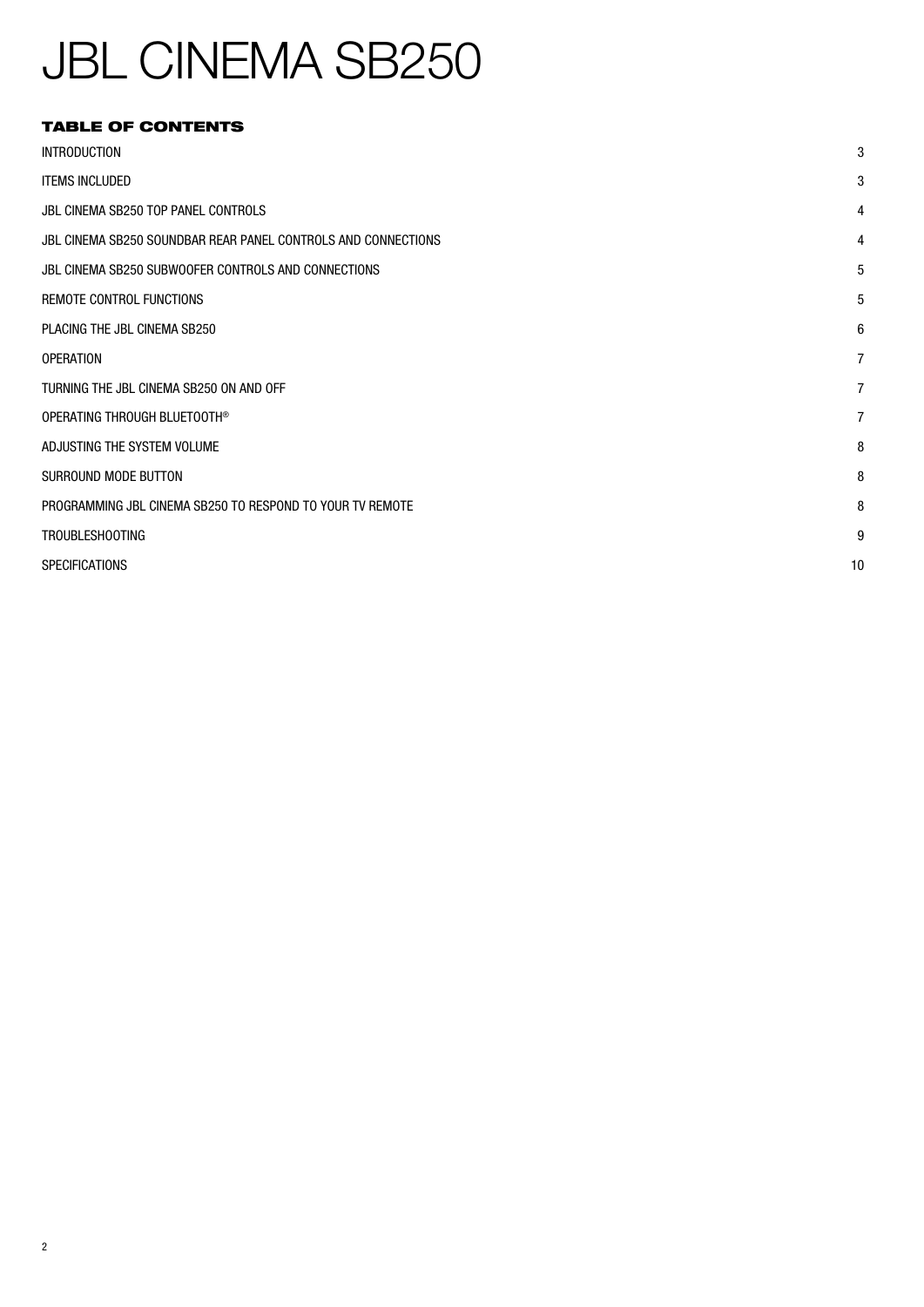### Introduction

Thank you for choosing this JBL product. The JBL CINEMA SB250 powered soundbar speaker system is a complete, integrated sound system that will create an extraordinarily realistic cinema experience in your own living room. The powered soundbar unit can mount on a wall or sit on a shelf and comes complete with all of the cables required to connect it to your TV, your cable/ satellite tuner and disc player. The wireless subwoofer unit supplies all of your entertainment's drama and impact, and can be placed anywhere without needing to be connected to the soundbar unit.

We're confident that this JBL system will provide every note of enjoyment that you expect – and when the time comes to purchase additional audio equipment for your home, car or office, you'll choose JBL products.

This quick-start guide contains all the information you need to set up, connect and adjust your new speaker system. For more in-depth information, please go to our website: www.jbl.com.

### Items included

### Soundbar



Wireless subwoofer



### Remote



x 1

x 1

Wall mount accessories



#### Optical cable

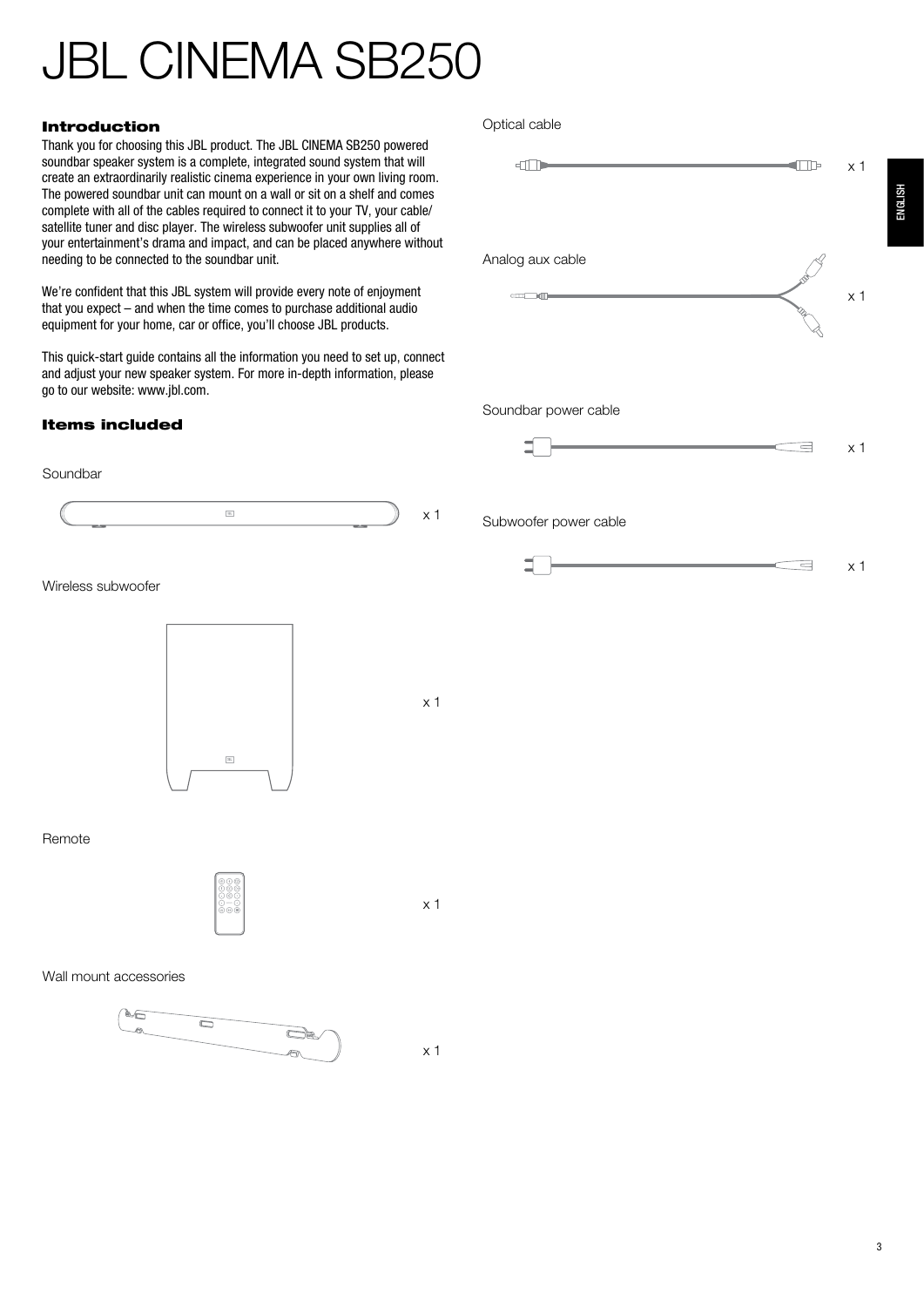## **JBL CINEMA SB250 TOP PANEL** CONTROLS



Power Button: The Power button toggles the JBL CINEMA SB250 between ON and Standby. When the JBL CINEMA SB250 is in Standby mode (the button LED indicator is amber), press this button to turn the system ON (the button LED indicator turns white). The subwoofer will remain on for approximately ten minutes after the soundbar goes into Standby mode. If the system is in MUTE mode, the power indicator will also blink white.

NOTE: **The JBL CINEMA SB250 and wireless subwoofer will switch into standby mode after 10 minutes of inactivity.**

Auto turn-on: The JBL CINEMA SB250 has a signal detector that automatically turns the unit ON when it senses an audio signal from paired Bluetooth source. The auto turn-on mode gets activated for analog or optical inputs only when the JBL CINEMA SB250 detects an audio signal on the input it was on before going into automatic Standby mode.

NOTE: **If the JBL CINEMA SB250 is put in standby using the power button, this will deactivate the auto turn-on feature on the analog and optical inputs.**

Source Button: The Source can be changed by pressing the Source Selection Button. Cycle through options to select your preferred Source in this order: AUX > OPTICAL > AUX.

Volume Up/Down Buttons: Press the (-) button to reduce the volume, press the  $( + )$  button to increase the volume.

NOTE: **Pressing both Volume buttons at the same time will mute the system. Pressing either Volume buttons while the system is muted will restore the sound.**

**Surround Mode Button:** The surround mode button turns Harman Display Surround processing ON and OFF. The surround mode indicator turns amber when Harman Display Surround is active and turns white when Harman Display Surround is not active (normal stereo sound – see page 8 for more details).

Bluetooth® (BT): The Bluetooth button is used to set the JBL CINEMA SB250 into Bluetooth mode. You can pair the system with Bluetoothenabled devices using this button (see page 7).

NOTE: **JBL CINEMA SB250's Bluetooth device name is CINEMA SB250.**

### JBL CINEMA SB250 SOUNDBAR REAR PANEL CONTROLS AND CONNECTIONS



- 1) Power switch
- 2) Power input AC
- 3) Subwoofer wireless pairing button and LED indicator
- 4) Wall / Table EQ
- 5) Analog Audio in
- 6) Optical Audio in
- 7) USB port

Power Switch: The power switch turns the JBL CINEMA SB250 ON/OFF. This switch must be turned on before you can operate the system. Once this switch is turned on, the system will enter Standby mode (the top-panel power indicator will be amber).

Power Input AC: Connect the supplied AC power cable to this input.

**Pairing Button and LED:** Press the Pairing button to initiate wireless pairing between the soundbar and the wireless subwoofer. See Pairing the Units for Wireless Operation, on page 5 for more information.

EQ Switch: Use this switch to adjust the soundbar's bass for either wall or table mounting.

Aux input (Analog Audio in): You can connect an analog audio device to the CINEMA SB250 by using the supplied 3.5 mm to RCA cable.

Optical (Digital Audio in): If your TV, disc player or cable/ satellite tuner has an optical digital output, use the included optical cable to connect it here. Once a Dolby Digital audio stream is sensed by the soundbar, its Dolby Digital decoding becomes active.

USB Port: For software update only.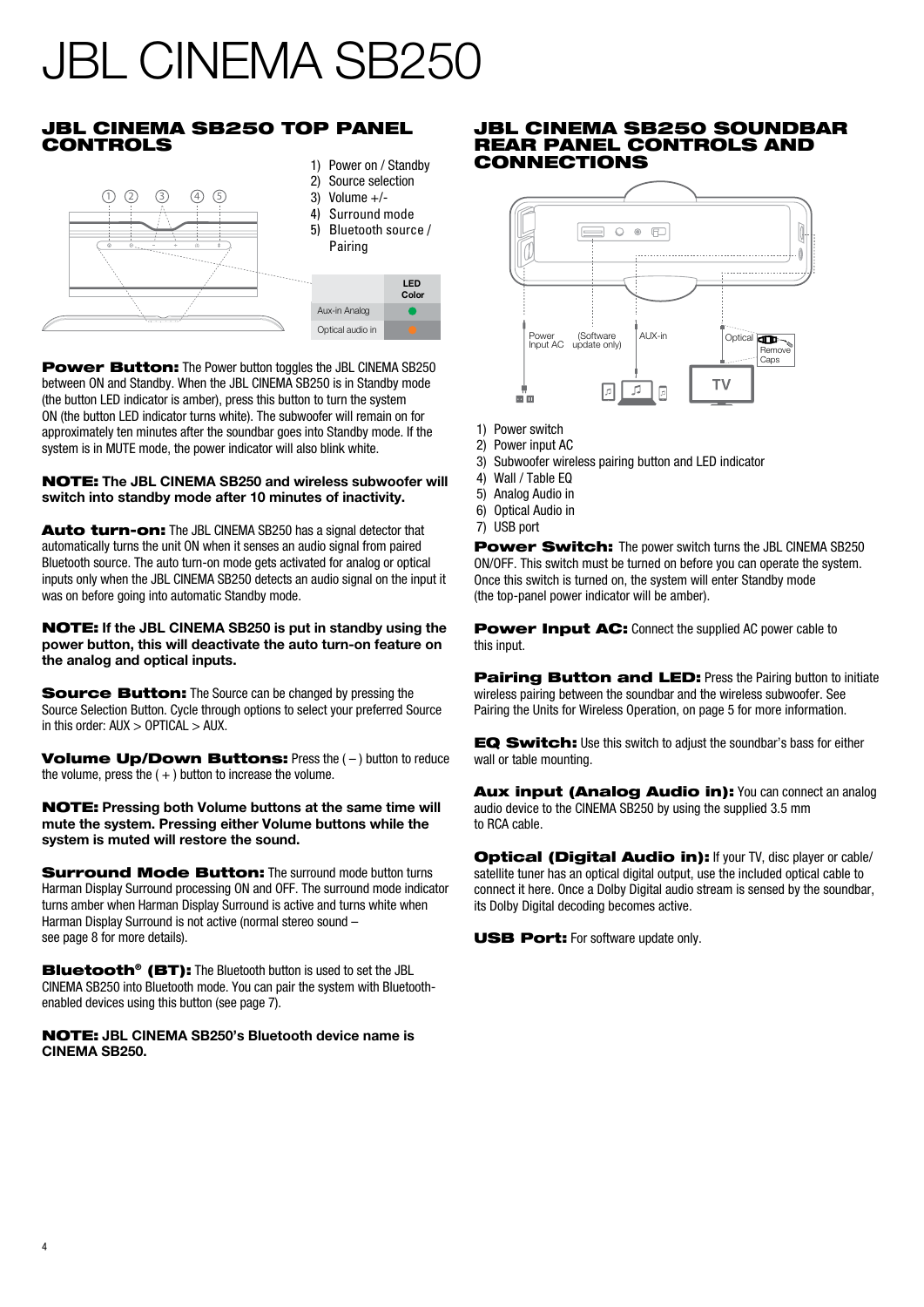## JBL CINEMA SB250 SUBWOOFER CONTROLS AND CONNECTIONS



- 1) Power indicator
- 2) Phase switch (0–180°)
- 3) Wireless pairing button
- and LED indicator
- 4) Power input AC

Power Indicator: When the subwoofer is in standby mode the LED indicator is amber. When the system is turned ON the LED indicator becomes white.

Phase Switch: This switch determines whether the subwoofer driver's piston-like action moves in and out in phase with the speakers in the soundbar. If the subwoofer were to play out-of-phase with the soundbar speakers, some of the sound waves produced by the subwoofer or soundbar could be canceled, reducing bass performance and sonic impact. This phenomenon depends in part on the relative placement of the speakers in the room. Refer page 6, for more information.

### Wireless Pairing button and LED indicator:

Press this button to initiate wireless pairing between the subwoofer and the soundbar. See Pairing the Units for Wireless Operation, on page 7, for more information.

- The LED lights blue continuously when the subwoofer is on and linked to the soundbar.
- The LED slowly flashes blue when the subwoofer is on and the wireless link is not established between the subwoofer and the soundbar.
- The LED rapidly flashes blue during the wireless pairing process.

Power Input AC: Connect the supplied AC power cable to this input.

## REMOTE CONTROL FUNCTIONS



The following command buttons are included with the remote control:

- 1. Power on/Standby
- 2. Bluetooth
- 3. Aux-In (Analog)
- 4. Optical (Digital) 5. Audio Feedback
- 
- 6. Mute 7. Volume +/-
- 8. Subwoofer Volume +/-
- 9. Harman Display Surround
- 10. Stereo
- 11. Harman Volume

Power on/Standby: To bring the JBL CINEMA SB250 to operational mode from Standby mode, press the Power button (the power indicator on the JBL CINEMA SB250 will turn white). To put the system in the Standby mode, press the power button while the system is switched ON (the power indicator on the JBL CINEMA SB250 will turn amber). If you do not press the Power button, the JBL CINEMA SB250 will automatically go into Standby mode approximately 10 minutes after the audio input signal stops.

**Bluetooth:** This button is used to set the soundbar into Bluetooth mode. It is also the same button that will be used to pair your system with Bluetooth-enabled devices. Use a Short Press to switch to Bluetooth source. Press and hold to make the unit go into pairing mode.

#### NOTE: **JBL CINEMA SB250's Bluetooth device name is CINEMA SB250.**

Aux-In (Analog): Press this button to select an Analog source.

Optical (Digital): Press this button to select a Digital source.

Audio Feedback: The Audio Feedback button on the remote control enables/disables audio feedback. When enabled, this feature will add an audible tone to help you recognize when these other features are engaged: 1. Bluetooth

- 2. Harman Volume on/off
- 3. Subwoofer volume control
- 4. Audio feedback on/off

When Audio Feedback is disabled, you will not hear any audible tone when using these functions.

**Mute:** Press the mute button to mute the sound, press the mute button again or any Volume button to release the mute control.

Volume +/-: Press the "+" button to increase volume; press the "-" button to decrease volume.

Subwoofer Volume +/-: The Bass +/- buttons on the remote control increase and decrease the subwoofer levels.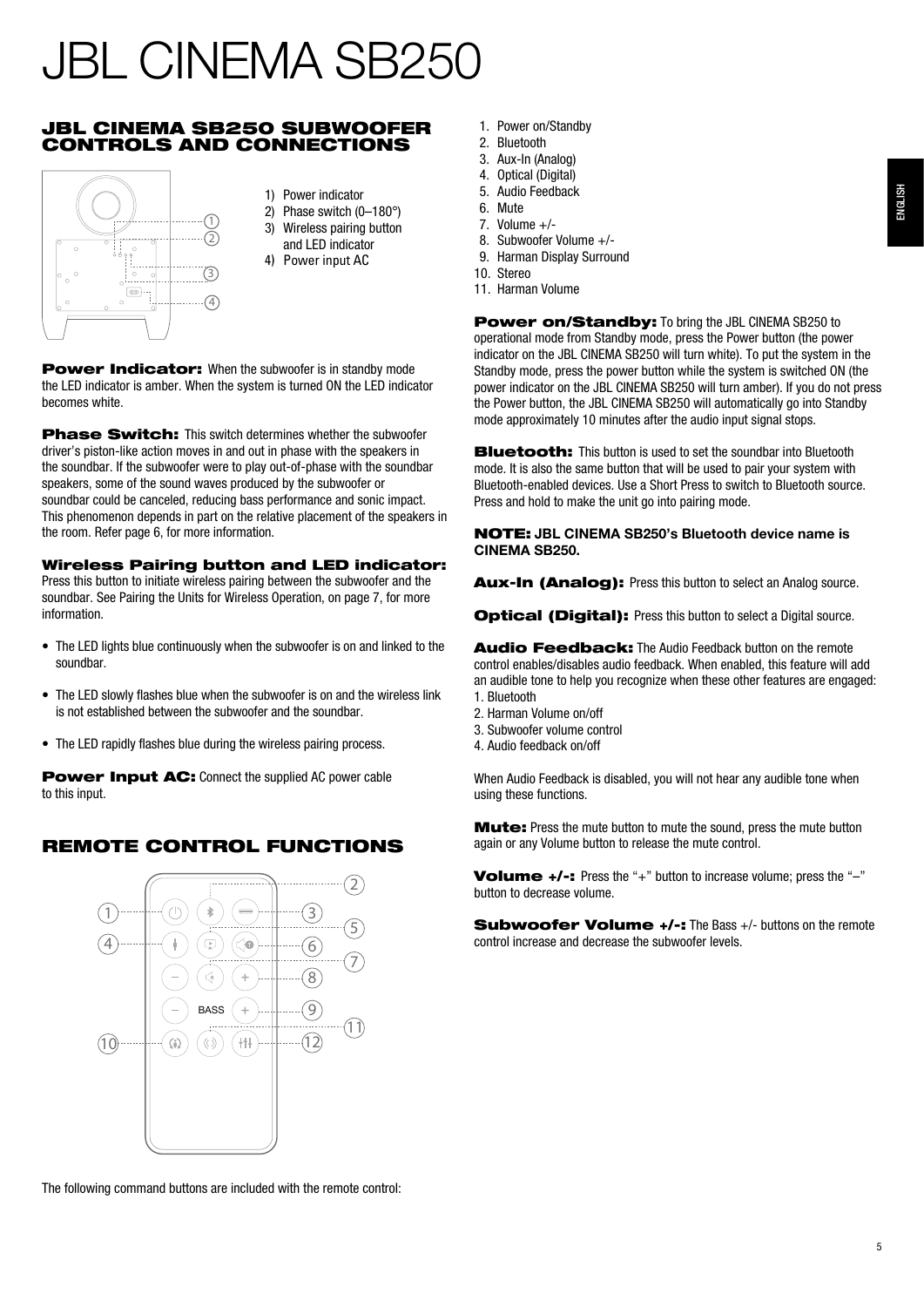**Harman Display Surround:** This button turns the JBL CINEMA SB250's Harman Display Surround processing ON/OFF. The Surround button indicator on the JBL CINEMA SB250 turns amber when Surround is active, and turns white when Stereo mode is active. The HARMAN Display Surround setting will produce a complete surround-sound experience for anyone sitting in front of and several feet away from the soundbar. Although it is particularly effective when watching movies, you can also try the HARMAN Display Surround setting for music.

Stereo: Use this button to switch your system into stereo mode.

**Harman Volume:** The Harman Volume button on the remote control activates Harman Volume. Harman Volume helps you keep your sound levels consistent and reduces extreme volume transitions. These types of transitions are typically experienced with television commercial interruption or movie transitions between quiet dialogue and loud sound effects.

## PLACING THE JBL CINEMA SB250

## Placing the soundbar on a table



If your TV is placed on a table, you can place the soundbar on the table directly in front of the TV stand, centered with the TV screen. As long as the surface of the table is flat, the soundbar will rest on its metal feet.

• Set the soundbar's EQ switch in the "Table" position. Refer EQ switch on page 4 for more information.

## Wall-mounting the soundbar



If your TV is attached to a wall, you can use the included wall-mount bracket to mount the soundbar on the wall.

- 1. Determine the location for the soundbar on the wall.
- 2. Hold the bracket against the wall as a template and mark the locations of the wall-mount bracket holes on the wall. The three holes should be evenly spaced 7-1/16" (18cm) apart, and the bracket slots are designed to accept 4mm screws. Make sure that the holes are at the same height. See the illustration above. Mark three bracket hole locations: 7-1/16" (18cm) apart.
- 3. Making sure that the bracket's flat side is against the wall, attach the wall-mount bracket to the wall at the locations you marked, using hardware that is appropriate for the wall's construction and materials. Note that the soundbar weighs 7.3 lb (3.3kg). Be sure to use hardware that can support this weight.
- 4. After reading the Connections section on page 4, connect all cables to the soundbar.
	- Set the soundbar's EQ switch in the "Wall" position, and set the soundbar's Power switch in the "On" position. See Soundbar Rear-Panel Controls and Connections, on page 4.
- 5. Attach the soundbar to the bracket by sliding the bracket's upper tabs into the slots on the back of the soundbar. The soundbar's slots allow you to adjust the soundbar's angle on the wall to ensure that it is level. Insert tabs on bracket into grooves in soundbar.

### Subwoofer placement

The performance of a subwoofer is directly related to its placement in the listening room and its physical position relative to the other speakers in the system. While it is true that, in general, our ears do not hear directional sounds at the low frequencies where subwoofers operate, remember that – when installing a subwoofer within the limited confines of a room – the reflections, standing waves and absorptions generated within the room will strongly influence the subwoofer system's overall performance. As a result, the specific location of the subwoofer in the room becomes important to the amount and quality of bass that is produced.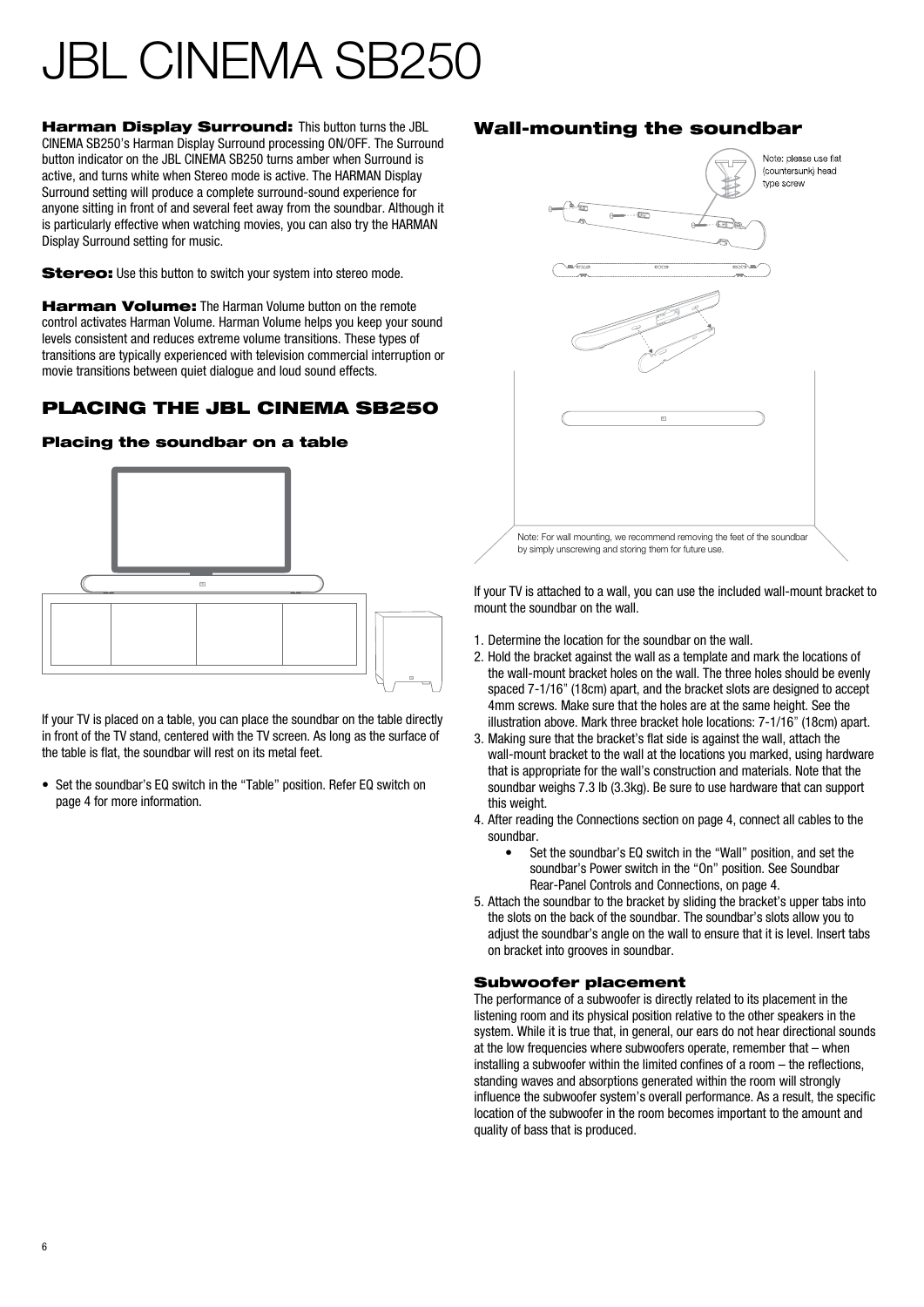IMPORTANT: **Make sure that the subwoofer's rear panel is at least 150 mm or 6**" **away from the wall to allow for proper operation.**



You may place wireless subwoofer in the positions as represented in the above figure.

- Placing it in a corner that is position (1) will maximize the amount of bass in the room. However, corner placement can also increase the destructive effect of the standing waves on bass performance. This effect can vary depending on the listening position – some listening positions may yield very good results while others may have too much (or too little) bass at certain frequencies.
- Placing the subwoofer along the same plane as the soundbase position (2) – can produce the best integration between the sound of the subwoofer and the soundbase. In some rooms, the best performance can be resulted by placing the subwoofer behind the listening position (3).

You can experiment with subwoofer placement by temporarily placing the subwoofer in the listening position and playing music with strong bass content. Move it to various locations in the room while the system is playing until you determine where the location of the best bass performance occurs. Place the subwoofer in that location.

## **OPERATION**

### Turning the JBL CINEMA SB250 ON and **OFF**

**Manually:** First, make certain that the rear panel power switch is turned ON. Then, short press the JBL CINEMA SB250's Power button either on the soundbar or the remote. To put the JBL CINEMA SB250 into Standby manually, short press the Power button either on the soundbar or the remote again.

Auto turn-off: The JBL CINEMA SB250 will automatically enter into Standby mode if no audio signal is detected at any of its source input connections for approximately 10 minutes.

Auto turn-on: The JBL CINEMA SB250 has a signal detector that automatically turns the unit ON when it senses an audio signal from paired Bluetooth source. The auto turn-on mode gets activated for analog or optical inputs only when the JBL CINEMA SB250 detects an audio signal on the input it was on before going into automatic Standby mode.

NOTE: **If the JBL CINEMA SB250 is put in standby using the power button, this will deactivate the auto turn-on feature on the analog and optical inputs.**

### Turning the subwoofer ON and OFF

Once the subwoofer and soundbar have been paired (see Pairing the Units for Wireless Operation, below) the subwoofer will turn on when the soundbar turns on and will remain on for approximately one minute after the soundbar enters the Standby mode, or for approximately 10 minutes after the audio signal ceases.

## Pairing the Subwoofer to the soundbar



After turning the soundbar and subwoofer on for the first time, you will need to "pair" them both so they'll both operate at the same wireless frequency. To pair the units, press the Wireless Pairing switches on both units within 30 seconds of each other. The units will communicate with each other and operate at the same frequency.

NOTE: **The maximum wireless operating distance between the soundbar and subwoofer is approximately 50 feet (15.3m).**

## Operating through Bluetooth®



To wirelessly stream audio to the soundbar from a Bluetooth-enabled device:

- 1. Confirm that the JBL CINEMA SB250 is in the Bluetooth pairing mode (the Bluetooth button LED will be flashing blue). If the LED is not flashing blue, press and hold the Bluetooth button until its LED starts flashing blue.
- 2. Place your Bluetooth-streaming device in pairing mode.
- 3. Use your device's Bluetooth-pairing menu to pair it with the JBL CINEMA SB250. The system will appear as "CINEMA SB250" in the list of Bluetooth available devices. When the JBL CINEMA SB250's Bluetooth button LED illuminates constantly, it is paired with your device and you can stream audio via Bluetooth from the device to the JBL CINEMA SB250.

To listen to audio from the Bluetooth device, press the Bluetooth source button on the JBL CINEMA SB250 or remote to activate the source. If the JBL CINEMA SB250 is in Standby mode, you can automatically wake up the system by starting to stream an audio Bluetooth signal to the JBL CINEMA SB250 as long as your device has already been paired with the JBL CINEMA SB250. To disconnect the Bluetooth device, press and hold the JBL CINEMA SB250's Bluetooth button until the LED begins flashing.

### NOTE:

- You can manually switch sources to the paired Bluetooth device by pressing the JBL CINEMA SB250's Bluetooth button.
- If you switch the JBL CINEMA SB250 to a different source while a paired Bluetooth device is streaming to the system, the JBL CINEMA SB250 will send a STOP command and the Bluetooth device will stop streaming.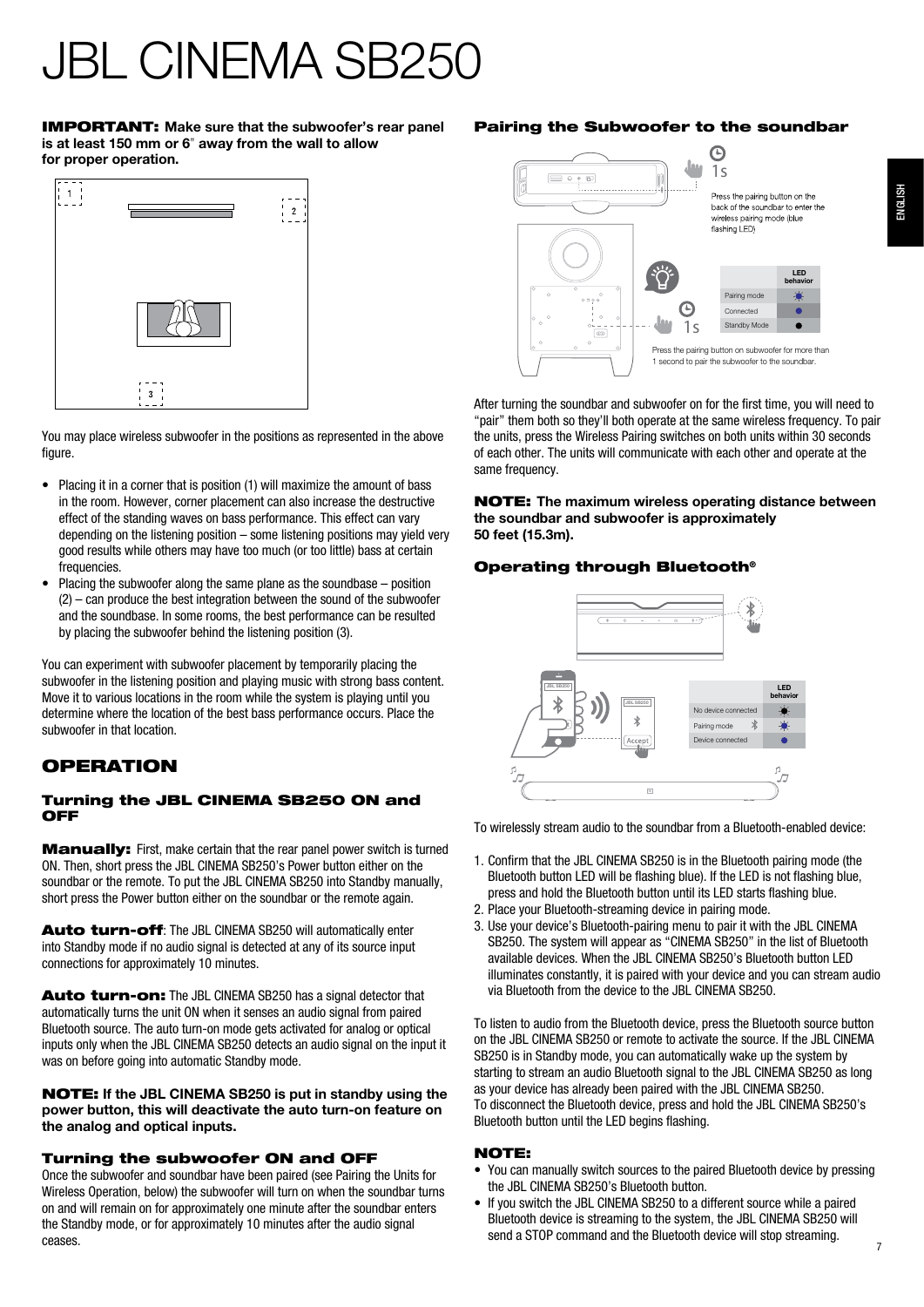• While pairing the Bluetooth device for the first time, it may reset the volume level to maximum.

### Adjusting the System Volume

For the best sound, we recommend turning your TV's built-in speakers off. Consult your TV's owner's manual to find out how to do this. If there is no way to turn your TV's speakers off, you can adjust the TV's volume so that your JBL CINEMA SB250 system will always supply most of the sound:

1. Using the volume buttons on your TV, turn its volume all the way down. 2. Use the JBL CINEMA SB250's Volume Up/Down buttons to set the sound to a comfortable listening level. This way, your JBL CINEMA SB250 system should always be louder than your TV speakers.

IMPORTANT: **If you play the JBL CINEMA SB250 at more than 50% of max volume it will automatically reset at 50% of the max volume when it is turned off using either the power button or the auto turn off function.**

#### Surround Mode Button

Press the soundbar's or remote's Surround Mode indicator to switch the sound between normal stereo and surround sound providing a complete surroundsound experience for anyone sitting in front of and several feet away from the soundbar. Although it is particularly effective when watching movies, you can also take advantage of the Surround setting for adding to your music-listening experience.

#### Programming JBL CINEMA SB250 to Respond to Your TV Remote

You can program the JBL CINEMA SB250 to make it respond to your TV remote's power, mute, volume up and volume down commands. This programming lets you control power and volume functions of your JBL CINEMA SB250 soundbar with your TV remote. Before beginning to program the JBL CINEMA SB250, have your TV remote in hand. We recommend sitting down in front of the soundbar.

#### NOTE: **Some steps will time out, so read through this entire process before you begin.**

Have the TV remote in hand. When you start programming the remote, be ready to aim the TV remote to the front of the soundbar from about 300mm–900mm (12–36 inches) away.



To program the power, volume down, volume up and mute commands:

- 1. Ensure that the JBL CINEMA SB250 is ON.
- 2. On the soundbar, press and hold the top-panel Surround button until the LED flashes amber. If the LED does not flash after three seconds, release the buttons and try again.
- 3. Press the soundbar top-panel button you want to program (Power, Volume Down, Volume Up, Volume Down and Up simultaneously for Mute).
- 4. Aim the TV remote at the front of the soundbar and slowly press the corresponding button on the top-panel button until the Surround button on the soundbar flashes white for one second. This indicates that the programming operation has been successful.
- 5. To exit the learning mode (at any time or when the learning is complete), press and hold the soundbar Surround button until the amber LED stops flashing.

#### NOTE: **If you would like to program a new TV remote control or you are missing a command, restart the whole process.**

To reset the JBL CINEMA SB250 remote settings:

- 1. Press the top-panel power button to enter Standby mode (amber color indicator)
- 2. Press and hold the Surround and Volume (–) buttons simultaneously

Once factory defaults are restored, the JBL CINEMA SB250 surround button will flash white for one second, then the unit will enter into operational mode.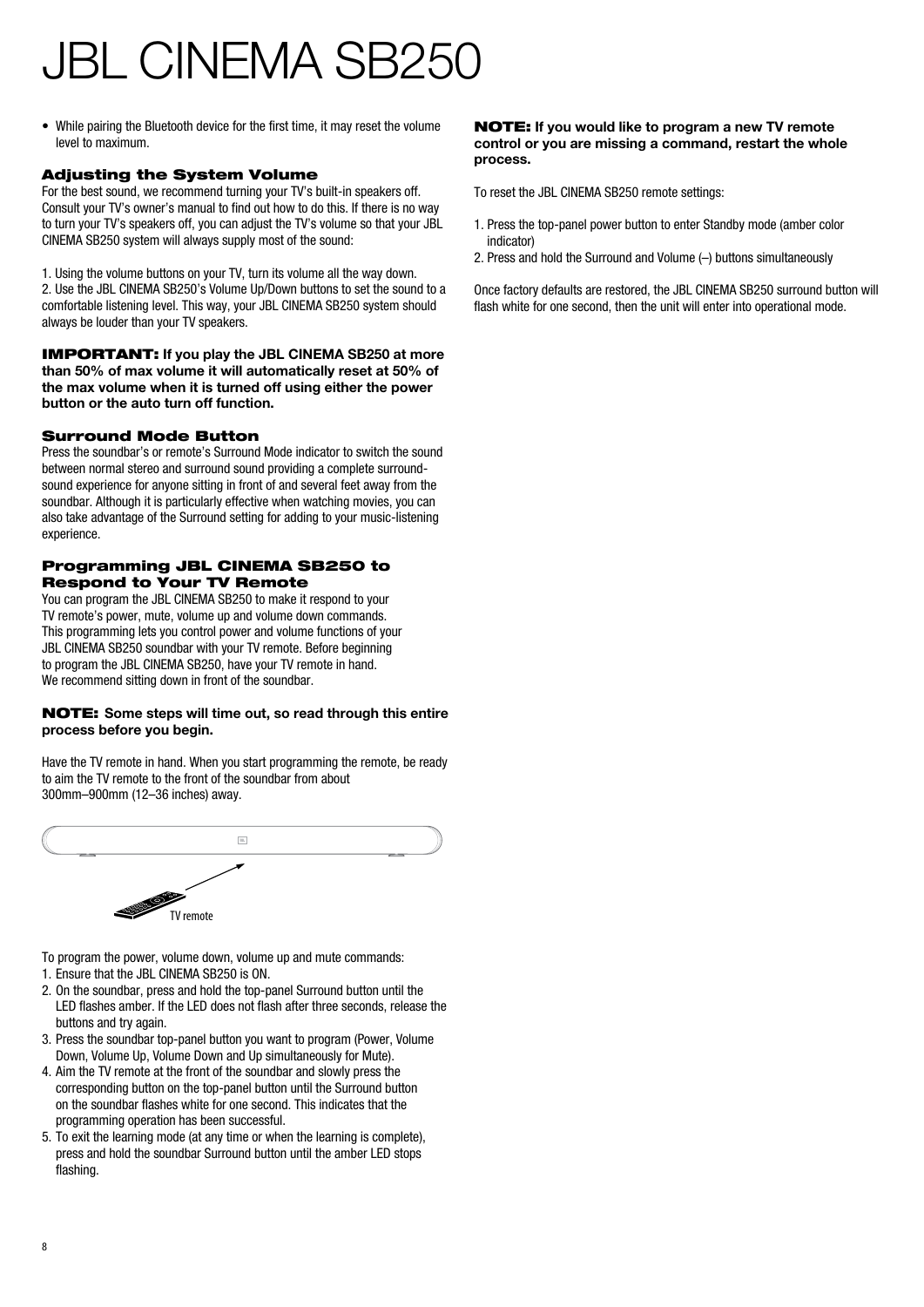## TROUBLESHOOTING

If your JBL CINEMA SB250 system does not perform the way you think it should, check whether the problem is covered in this section before contacting your dealer or a JBL representative.

| <b>Problems</b>                                                                                  | <b>Solutions</b>                                                                                                                                                                                                                                                                    |
|--------------------------------------------------------------------------------------------------|-------------------------------------------------------------------------------------------------------------------------------------------------------------------------------------------------------------------------------------------------------------------------------------|
|                                                                                                  |                                                                                                                                                                                                                                                                                     |
| If the soundbar does not turn ON                                                                 | Check if the soundbar power supply's AC cord is plugged into a working AC outlet<br>and that the power supply is plugged into the soundbar.                                                                                                                                         |
| If the subwoofer does not turn ON                                                                | Check if the subwoofer's power cord is plugged into a working AC outlet.<br>$\bullet$                                                                                                                                                                                               |
|                                                                                                  | Press the Power switch of the subwoofer.<br>$\bullet$                                                                                                                                                                                                                               |
|                                                                                                  | Check if the subwoofer's AC fuse has blown. See Subwoofer Rear Panel Controls.<br>$\bullet$                                                                                                                                                                                         |
| If there is no sound coming from both the soundbar and the subwoofer                             | Check if soundbar is ON (the Power Indicator should be white).<br>$\bullet$                                                                                                                                                                                                         |
|                                                                                                  | Check if the cable connecting the TV or other source component to soundbar is<br>٠<br>properly connected at both ends.                                                                                                                                                              |
|                                                                                                  | Check if the soundbar's Source Selector is set to the correct source and that<br>source is playing an audio signal.                                                                                                                                                                 |
|                                                                                                  | Check if the system is not muted. If the system is muted, press the volume<br>buttons to un-mute the system.                                                                                                                                                                        |
|                                                                                                  | Check if the soundbar's volume is not turned all the way down (the lowest setting<br>of the Volume Down button will mute the system).                                                                                                                                               |
| If there is no sound coming only from the subwoofer                                              | Check if the Subwoofer Volume Control is not turned all the way down using the<br>remote control.                                                                                                                                                                                   |
|                                                                                                  | Check if the wireless connection is still active (Blue LED constant in the back of<br>the subwoofer). If the LED is flashing blue, then restart the pairing process.                                                                                                                |
|                                                                                                  | Move the subwoofer closer to the soundbar. The maximum wireless operation<br>distance is 50 feet (15.3 m).                                                                                                                                                                          |
| If the soundbar's sound is distorted                                                             | Check the source component to see if the distortion is coming from it, and not<br>from soundbar.                                                                                                                                                                                    |
| If there is sound from the system, even when the soundbar's volume is turned all<br>the way up   | If the TV or source component is connected via a variable output, check its<br>$\bullet$<br>instructions if the output is not turned down too low.                                                                                                                                  |
| If the bass output is not loud enough                                                            | Turn up the subwoofer's volume using the remote control.                                                                                                                                                                                                                            |
|                                                                                                  | Move the subwoofer at a corner of the room.<br>$\bullet$                                                                                                                                                                                                                            |
|                                                                                                  | Move the subwoofer closer to the seating location.<br>٠                                                                                                                                                                                                                             |
| The volume is reset when I turn on the soundbar                                                  | This is actually an inbuilt feature of the soundbar. If the soundbar is playing<br>at more than 50 percent of maximum volume and the power is turned off, the<br>volume of the soundbar is automatically reset to 50 percent of the maximum<br>volume when the system is turned ON. |
| My TV is ON and my SB250 is in Standby. When I switch off my television, it turns<br>my SB250 ON | This is actually related to some issue on some television having wrong Hot Plug<br>Detection (HPD) protocol. You can activate/deactivate HPD protocol by pressing<br>the Surround and Volume buttons simultaneously.                                                                |